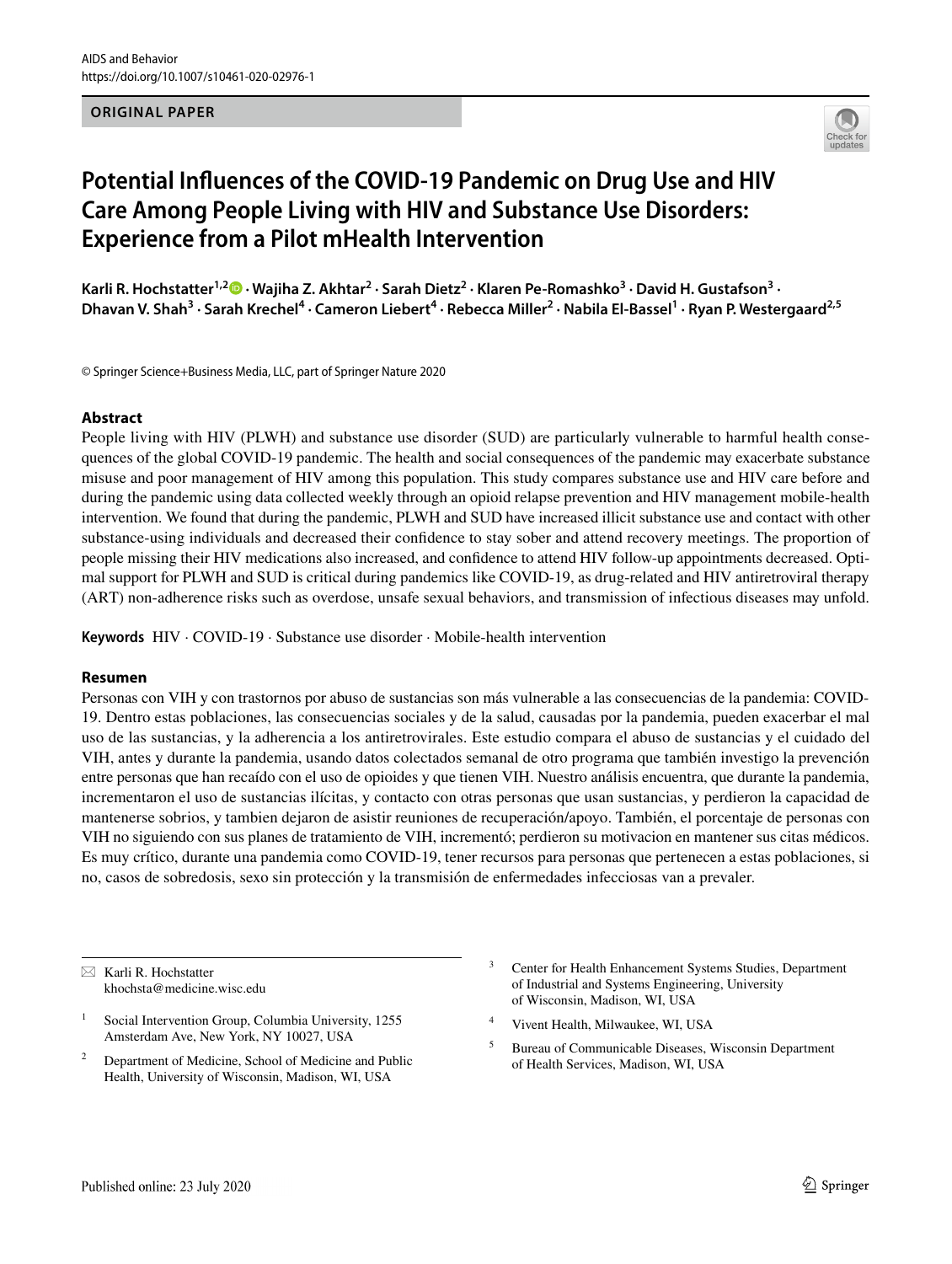### **Introduction**

On March 11, 2020, the World Health Organization (WHO) declared COVID-19 a global pandemic [[1\]](#page-5-0). COVID-19 is an illness caused by a novel betacoronavirus, SARS-CoV-2, which typically causes common cold symptoms and may cause severe pneumonia, respiratory failure, and even death [[2](#page-5-1)]. Infection was frst reported in late 2019 in Wuhan, China [\[3\]](#page-5-2) and has since then spread rapidly across the globe from person to person through respiratory droplets [[2](#page-5-1)].

Millions of Americans are experiencing the detrimental efects of this health, economic, and social crisis. Among the various marginalized communities who already sufer signifcant social and economic disadvantages and often live with poverty, health inequities, and other burdens are people living with HIV (PLWH) [[4–](#page-5-3)[6\]](#page-5-4). As the COVID-19 pandemic increases stress, anxiety, fear, sadness, and loneliness, PLWH, who are already disproportionately burdened by mental illness [\[7](#page-5-5)], are particularly vulnerable to worsening mental health. Conditions may be especially exacerbated among PLWH who have other medical comorbidities or poorly managed HIV (e.g. a low CD4 cell count or high viral load), and are more susceptible to severe illness from COVID-19 [[8](#page-5-6)]. Poor mental health and social isolation are both strong risk factors for substance use disorders (SUDs), which also disproportionately afects PLWH [\[9,](#page-5-7) [10](#page-5-8)]. Increased substance use, which is highly correlated with risky sexual behavior and antiretroviral therapy (ART) non-adherence, has many dangerous consequences including overdose death and transmission of HIV and other blood borne diseases [\[11–](#page-5-9)[15\]](#page-5-10). Therefore, it is important to monitor substance use behaviors among PLWH during the COVID-19 pandemic to prevent drug-related risks.

Medical providers and public health services have taken drastic measures to prevent the spread of COVID-19, including canceling face-to-face visits and even closing clinics altogether. Mobile-health applications may provide a useful tool to collect data and retain PLWH and SUD in care during pandemics like COVID-19. Prior to the introduction of COVID-19, an existing mobile-health application, called A-CHESS, was implemented among PLWH and SUDs in Wisconsin to reduce substance use and improve HIV outcomes. The A-CHESS platform, described in detail elsewhere [[16](#page-5-11)], was developed by the Center for Health Enhancement System Studies at the University of Wisconsin-Madison to support people with opioid use disorders. Key features of A-CHESS include public and private discussion forums, cognitive behavioral therapy boosters, games and relaxation activities to distract from cravings, hepatitis C virus and HIV educational information, and more [\[16,](#page-5-11) [17](#page-5-12)]. The goals of this ongoing pilot project are to tailor the A-CHESS application to meet the complex needs of PLWH and SUD and test the efectiveness among this population. The aims of this paper are to determine whether (1a) substance use, including alcohol, marijuana, and other illicit substances, and (1b) precursors to substance use, including confdence to stay sober, recovery support meeting attendance, and being around other people using drugs, have increased and (2a) HIV ART adherence and (2b) confdence to attend their next HIV appointment have decreased during the COVID-19 pandemic among PWLH and SUD enrolled in this pilot project.

## **Methods**

#### **Overview**

Research coordinators identifed PLWH and SUD who were at high risk for treatment failure at HIV clinics in Wisconsin through provider referrals and by reviewing clinic's administrative databases. Enrollment began March 2019 and ended March 2020. Study participants have access to all A-CHESS support tools and are delivered brief surveys weekly to assess their general health status, mood, social support, drug use, and ART adherence for 12 months.

## **Setting and Timeline**

Wisconsin is among the many regions heavily impacted by COVID-19, changing everyday lives as the sequence of events unfolded in early 2020. On February 5, the frst case of COVID-19 was detected in Wisconsin. As the number of confrmed cases rose to seven on March 12, the governor of Wisconsin declared a State of Emergency. The next day, on March 13, he ordered all public and private K-12 schools to close by March 18. That same day, the President of the United States addressed the nation and declared the pandemic a national emergency. As confrmed cases in Wisconsin reached 72 on March 17, the governor announced a statewide ban on all gatherings with more than 10 people, and 1 week later, on March 24, a 'Safer at Home' order went into effect, ordering the closure of all non-essential businesses and urging citizens to stay at home to reduce the spread of COVID-19. As of May 4th, 2020, there were 8599 confirmed cases state-wide, but health officials warn that many more people are likely infected [\[18](#page-5-13)].

This study compares drug and alcohol use and HIV care reported on weekly surveys completed 6 weeks prior to a State of Emergency being declared in Wisconsin, from January 31 to March 12, to surveys completed 6 weeks after the 'Safer at Home' order went into efect, from March 24 to May 4. All weekly surveys completed during the period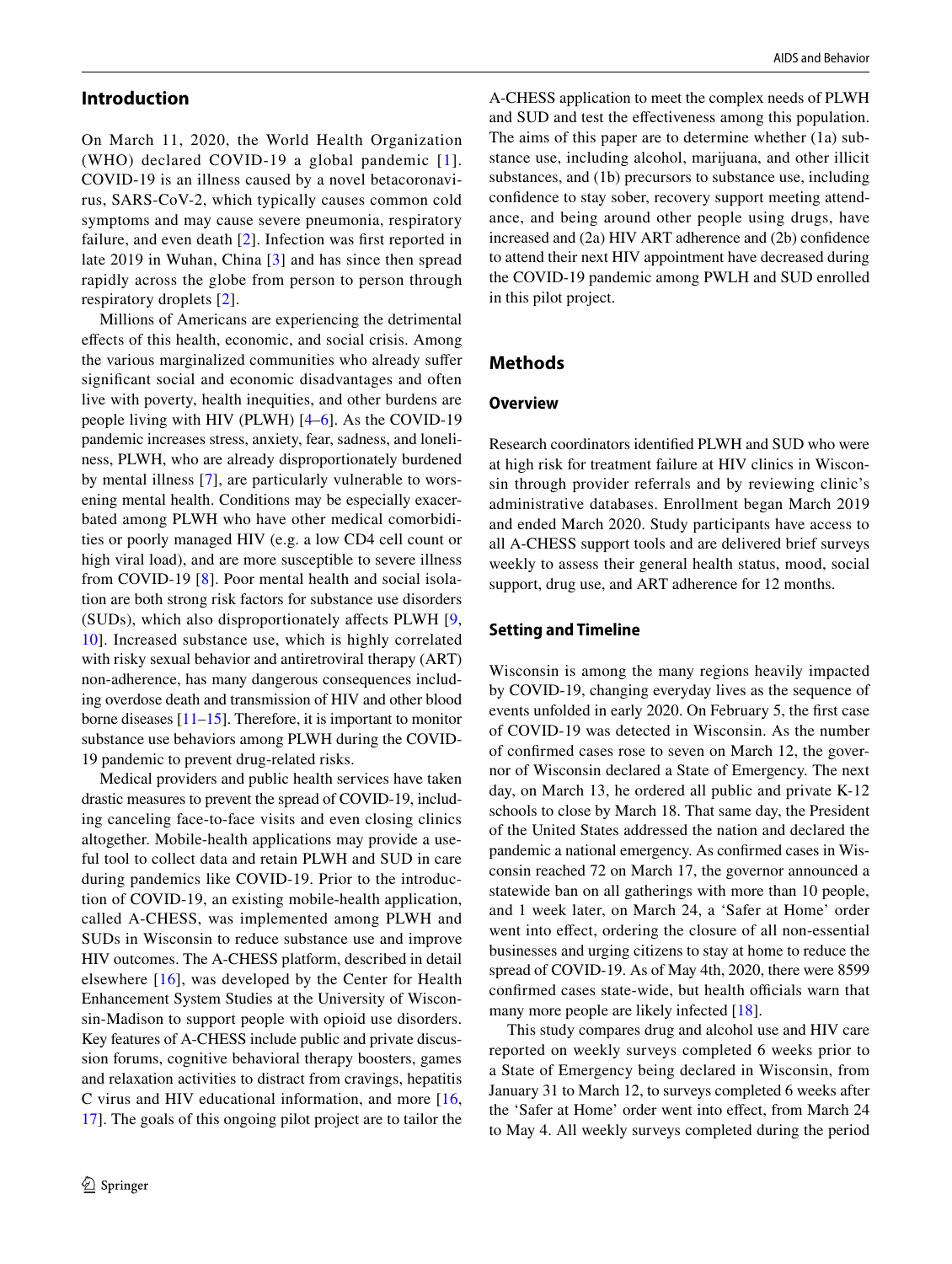of rapidly spreading COVID-19 infections and changing government responses, from March 13 to March 23, were excluded because awareness and responsiveness to the pandemic varied substantially across the population.

#### **Measures**

Each week individuals were asked whether they used alcohol, marijuana, and other illicit drugs (including heroin, prescription opioids, cocaine, methamphetamine, or sedatives) in the past 7 days. They also were asked weekly whether they were around people using drugs when they were not expecting to be (yes or no), to rate their confdence to stay clean and sober on a scale from 1 (not confdent at all) to 7 (very confdent), and to rate their recovery support meeting attendance on a scale from 1 (no meetings) to 7 (many meetings).

Two HIV outcomes were assessed. First, individuals were asked on how many days in the past week they missed a dose of their HIV medications. Responses were dichotomized as <2 days or  $\geq$  2 days, as missing 2 or more days in 1 week will likely cause viral rebound [[19,](#page-5-14) [20](#page-5-15)]. Second, they were asked to rate their confdence to keep their next appointment with their HIV care provider on a scale from 1 (not confdent at all) to 7 (very confdent).

#### **Statistical Methods**

Mixed efects logistic regression models, using clusterrobust standard errors to account for repeated surveys by individuals, were used to determine the odds of using alcohol, marijuana, and other illicit drugs before and during the pandemic, as well as the odds of being around people using drugs when they were not expecting to be and the odds of missing their HIV medication on  $\geq 2$  days. Incidence rate ratios (IRRs) from mixed-efects Poisson regression, using cluster-robust standard errors, were used to compare individuals' confdence to stay clean and sober, recovery support meeting attendance, and confdence to keep their next HIV appointment. All regression models adjusted for gender, race, age, baseline employment status, whether they have ever been incarcerated, whether they have been diagnosed with a mental health disorder other than SUD, and whether they completed surveys during both study time periods or just one. A visual inspection of line graphs was used to understand trends before and during the pandemic. Chisquare and Fisher's exact tests were conducted to compare baseline characteristics between individuals included in the pre-pandemic sample and those in the later period. To test our directional hypotheses, we used a one-tailed test and  $\alpha$  = 0.05 to determine statistical significance. All analyses were conducted in Stata/SE 16 [\[21\]](#page-5-16).

## **Results**

Between January 31 and March 12, 2020, 60 individuals completed 194 weekly surveys, and between March 24 and May 4, 2020, 43 individuals completed 148 weekly surveys. The number of surveys taken by each individual ranged from 1 to 6 in each time period, and 39 individuals completed surveys during both periods. Among the 64 unique individuals included in this analysis, 75% were male, 59% were Black or African American, 9% were Hispanic or Latino, 66% had ever been incarcerated, 39% were employed at baseline, 39% had a spouse or signifcant other, 70% were ever diagnosed with a mental health disorder other than SUD, 8% were on medication-assisted treatment for addiction, and the mean age was 49 (Table [1\)](#page-2-0). There were no statistically signifcant diferences between those included in each study period.

During the COVID-19 pandemic, there was no diference in the proportion of people using alcohol (41%) or marijuana (32%) compared to before the pandemic (Table [2](#page-3-0)). However, there was an increase in the proportion of people using other illicit substances (including heroin, prescription opioids, cocaine, methamphetamine, or sedatives), increasing from 10 to 18%. After adjusting for demographics, study participants were 2.09 times more likely to use other illicit substances ( $P = 0.181$ ). During the pandemic, the proportion of people reporting being around people using drugs

<span id="page-2-0"></span>**Table 1** Baseline demographics of analytical sample  $(N=64)$ 

|                                                        | $N(\%)$ |
|--------------------------------------------------------|---------|
| Male                                                   | 48 (75) |
| Race                                                   |         |
| White                                                  | 22 (34) |
| Black or African American                              | 38 (59) |
| Mixed                                                  | 1(2)    |
| Other                                                  | 3(5)    |
| Hispanic or Latino                                     | 6(9)    |
| Ever incarcerated                                      | 42 (66) |
| Employed at baseline                                   | 25(39)  |
| Has a spouse/significant other                         | 25(39)  |
| Receiving medication-assisted treatment <sup>a</sup>   | 5(8)    |
| Diagnosed with a mental health disorder other than SUD | 45 (70) |
| Mental health disorders                                |         |
| Anxiety/social anxiety                                 | 19 (30) |
| Bipolar/manic depression                               | 11 (17) |
| Depression                                             | 33 (52) |
| Panic disorder                                         | 1(2)    |
| <b>PTSD</b>                                            | 5(8)    |
| Other                                                  | 7(11)   |

a One individual was on Methadone, three were on Vivitrol, and one was on Suboxone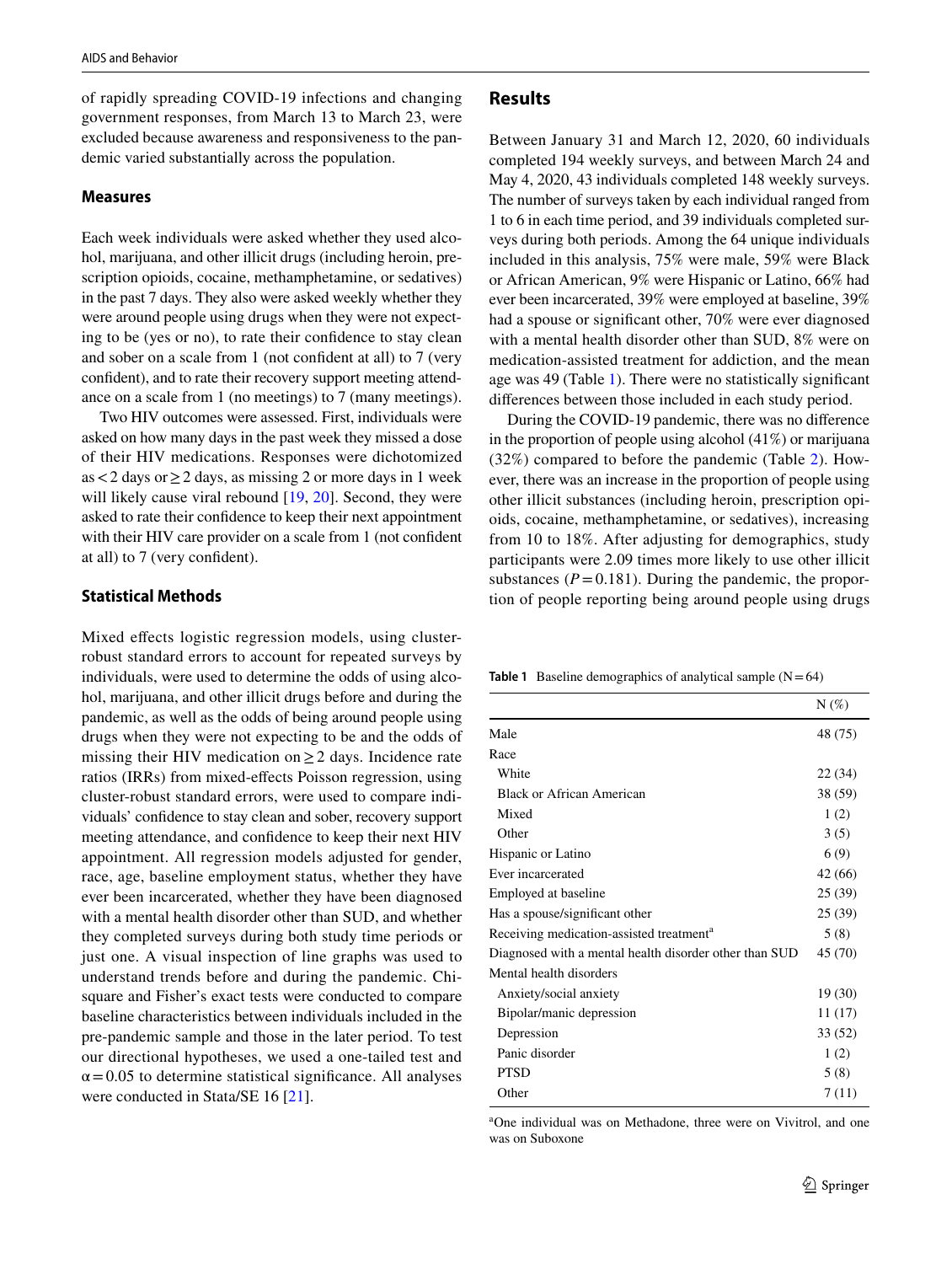<span id="page-3-0"></span>

| Table 2 Number (%) of surveys reporting alcohol/drug use and HIV risks before and during the COVID-19 pandemic |  |
|----------------------------------------------------------------------------------------------------------------|--|
|----------------------------------------------------------------------------------------------------------------|--|

|                                                                           | Before pandemic<br>$(N = 194)$ | During pandemic<br>$(N = 148)$ | Odds ratio         | Adjusted <sup>a</sup> $P$ value |  |  |
|---------------------------------------------------------------------------|--------------------------------|--------------------------------|--------------------|---------------------------------|--|--|
| Alcohol                                                                   | 79 (41%)                       | $60(41\%)$                     | 0.974              | 0.480                           |  |  |
| Marijuana                                                                 | 62(32%)                        | 47 (32%)                       | 0.474              | 0.291                           |  |  |
| Other illicit drugs <sup>b</sup>                                          | $20(10\%)$                     | 27 (18%)                       | 2.09               | 0.181                           |  |  |
| Around people using drugs                                                 | 12(6%)                         | 18 (12%)                       | 2.53               | 0.060                           |  |  |
| Mean confidence rating for staying clean and sober                        | 5.35                           | 4.77                           | 0.886 <sup>c</sup> | 0.007                           |  |  |
| Recovery support meeting attendance rating                                | 3.02                           | 2.24                           | 0.727c             | 0.001                           |  |  |
| Missed ART dose on 2 or more days of the week                             | 10(5%)                         | 18 (12%)                       | 2.81               | 0.042                           |  |  |
| Mean confidence rating to keep next appointment with<br>HIV care provider | 6.89                           | 6.50                           | $0.918^{\circ}$    | 0.021                           |  |  |

Bold: statistically significant at  $\alpha$  = 0.05 using a one-tailed test

a Adjusted for gender, race, age, baseline employment status, whether they have ever been incarcerated, and whether they have been diagnosed with a mental health disorder other than SUD

<sup>b</sup>Other illicit drugs includes heroin, prescription opioids, cocaine, methamphetamine, and sedatives

c Incidence Rate Ratio reported

when they were not expecting to be doubled from 6 to 12%  $(P=0.060)$ . Likewise, during the pandemic individuals had a rate 0.886 times smaller in their confdence to stay sober  $(P=0.007)$ , and a rate 0.727 times smaller in recovery support meeting attendance  $(P=0.001)$ .

During the pandemic, the proportion of participants missing their HIV medications 2 or more days per week signifcantly increased, from 5 to 12%, compared to before the pandemic  $(P=0.042)$ . Similarly, there was a statistically signifcant decrease in individual's confdence to keep their next HIV appointment (IRR: 0.918, *P*=0.021).

Pre-pandemic, there was no increasing trend visible in the proportion of people using illicit substances, around other people using drugs, or missing HIV medications on 2 or more days (Fig. [1](#page-4-0)a). Likewise, there was no pre-pandemic decreasing trend visible in the mean confdence ratings for staying sober or keeping their next HIV appointment, nor for recovery support meeting attendance (Fig. [1b](#page-4-0)).

## **Discussion**

By examining weekly survey data collected through an ongoing mobile-health intervention study, we found that PLWH and SUD in Wisconsin have increased their use of illicit substances during the COVID-19 pandemic. Individuals have also signifcantly decreased their confdence to stay sober and their recovery support meeting attendance, and they are unexpectedly around people using drugs more often. The signifcant worsening of these risk factors provides a strong concern that illicit substance use may further increase, and the use of alcohol and marijuana may begin to increase, throughout the course of the ongoing pandemic.

This study also found a signifcant increase in the proportion of people missing their ART medications 2 or more days per week. Poor ART adherence is the strongest predictor of failed virologic suppression, HIV drug resistance, disease progression, and even death among PLWH [[22–](#page-5-17)[24](#page-5-18)]. Missing 2 days of HIV medication, or adhering to only 71% of doses weekly, is well below the minimum level of adherence necessary to maintain viral suppression, which is often cited as between 80–95%  $[19, 20]$  $[19, 20]$  $[19, 20]$  $[19, 20]$ . Furthermore, we found a significant decrease in individual's confdence to attend their next HIV appointment. Due to COVID-19, some providers have pushed back non-urgent medical appointments and/or provided virtual appointment options. We were unable to determine whether individual's confdence to attend a telehealth appointment may difer. However, previous research demonstrates that missing HIV appointments also predicts viral rebound, drug resistance, and mortality [\[25](#page-5-19)[–27](#page-5-20)]. Together, these fndings signal that novel methods to retain PLWH and SUD in HIV care during pandemics like COVID-19 must be implemented in order to improve the health of this marginalized population and prevent the spread of HIV.

The lack of any trends in these outcomes before the COVID-19 pandemic provides evidence that the worsening outcomes detected in this study are likely a result of the pandemic and not any pre-existing trends. However, our study had a small sample size, with the number of surveys taken per week ranging from 22 to 35. Another limitation of this study is that we cannot assess the efect of the COVID-19 pandemic on drug use behaviors and HIV care among PLWH and SUD who do not have access to A-CHESS. Considering the goals of A-CHESS are to prevent substance misuse and lapses in HIV care, it is likely that this study underestimates the efect the pandemic has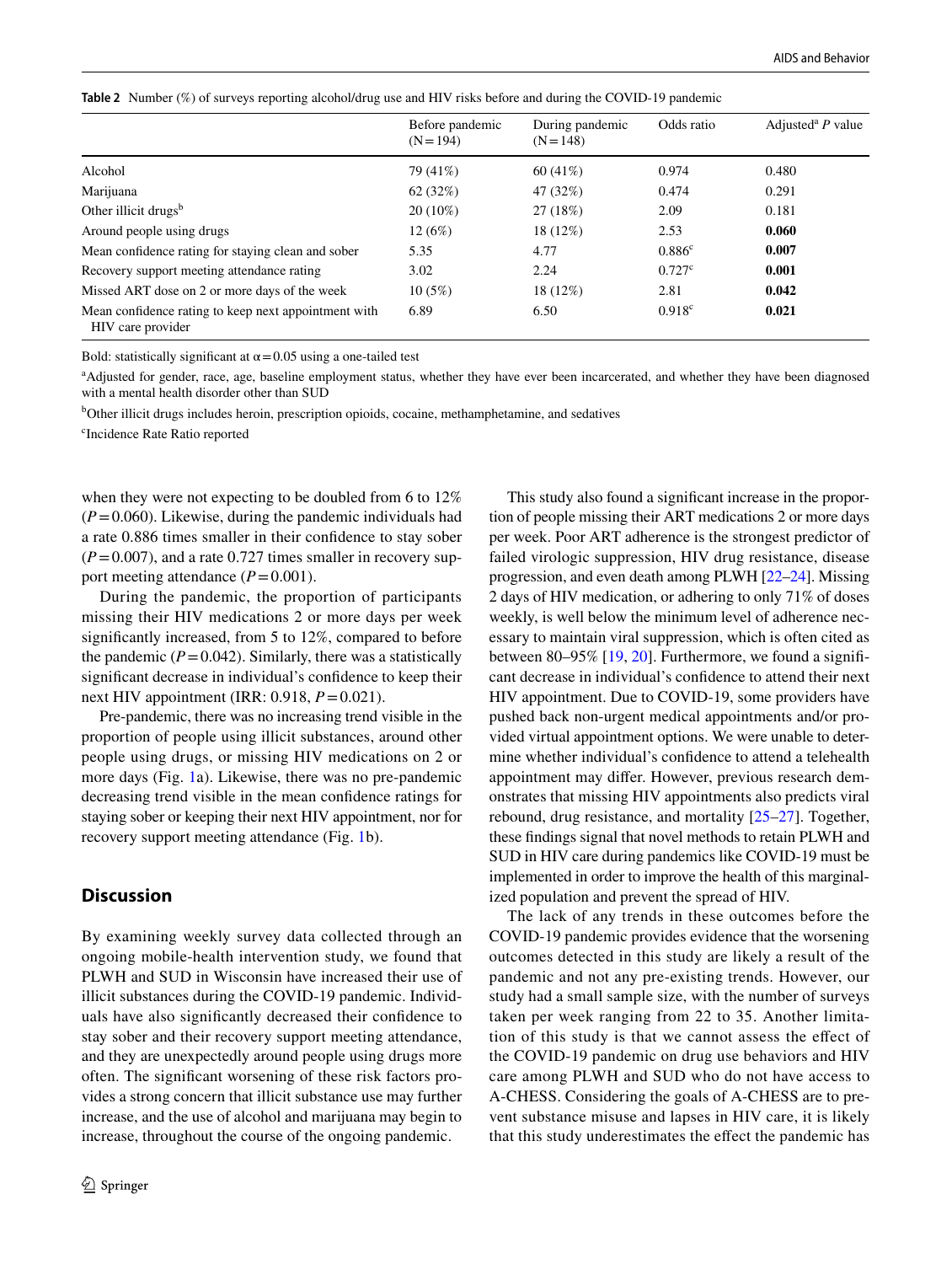

<span id="page-4-0"></span>**Fig. 1** Line graphs of trends in **a** the proportion of people using illicit drugs, around other people using drugs, and missing HIV ART medication on 2 or more days, and **b** mean rating for confdence to stay sober, recovery support meeting attendance, and confdence to attend

next HIV appointment 6 weeks before the pandemic (January 31 to March 12, 2020) and 6 weeks during the pandemic (March 24 to May 4, 2020)

on substance use and HIV care. More research is needed to understand how the pandemic has impacted drug use and HIV care among PWLH and SUD, as well as the general population, who do not have access to support tools like A-CHESS.

Further research is needed to understand mediating factors in the relationship between this social, emotional, and economical public health crisis and substance use and HIV care. We found a decrease in recovery support meeting attendance during the COVID-19 pandemic. Although social-distancing orders prevented many recovery meetings from being held in person, most programs were ofering virtual meetings. We were unable to assess whether meeting attendance decreased because individuals were not ofered virtual meeting options, they refused virtual options due to personal preference and recovery needs, or they lacked access to the necessary technology. Additionally, subjects reported unexpectedly being around people using drugs more often. We were unable to describe factors mediating this relationship using data. We do know, however, that selfquarantine and social-distancing measures have disrupted access to recovery meetings, employment, and other activities that take people outside their homes. Furthermore, people who use drugs are often housed with other drug-using individuals, either family/friends in their social networks or in sober living homes with others vulnerable to relapse. Therefore, contact with these individuals is likely increasing as the pandemic restricts people to their own living environments.

Optimal support for PLWH and SUD is critical during this pandemic, as drug-related and ART non-adherence risks such as overdose, unsafe sexual behaviors, and HIV